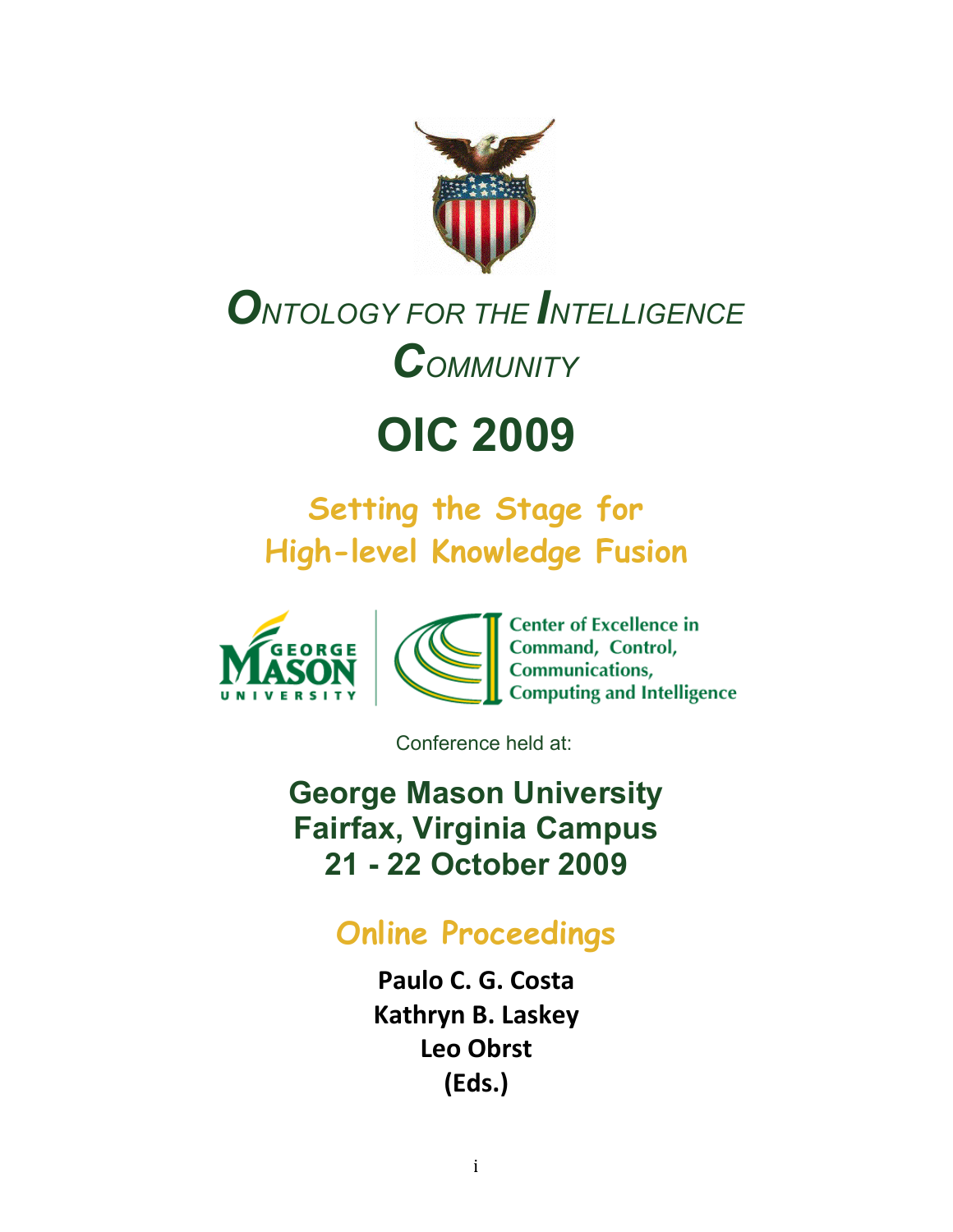#### OIC!2009

### **Preface**

The tasks of collecting, analyzing, and disseminating intelligence grow more complex with every year, with the emergence of new technologies and new types of threats. New approaches are required to enable greater flexibility, precision, timeliness and automation of analysis in response to rapidly evolving threats. Ontology-based technology as applied in areas such as bioinformatics has demonstrated the possibility of gains along all of these dimensions. The time is ripe to extend these gains to other spheres.

The OIC 2009 conference brought together experts on ontology-based technology with particular experience in the problems facing the intelligence community. It featured invited talks from prominent ontologists and intelligence community leaders, as well as high quality papers focusing especially on the creation of public-domain ontology resources to support the work of intelligence analysts.

We would like to thank the authors for their submissions, and our Program Committee for their hard work and for submitting their reviews on time. We are also grateful to our keynote speakers, Chris Welty and Doug Lenat, for sharing their insights on future research challenges of Web services and putting them into perspective of the papers we have selected. Finally, we would like to thank the OIC conference organization crew for their support without which this event would not have happened.

Fairfax, VA, October 2009.

Paulo Costa, Kathryn Laskey, and Leo Obrst OIC 2009 Chairs